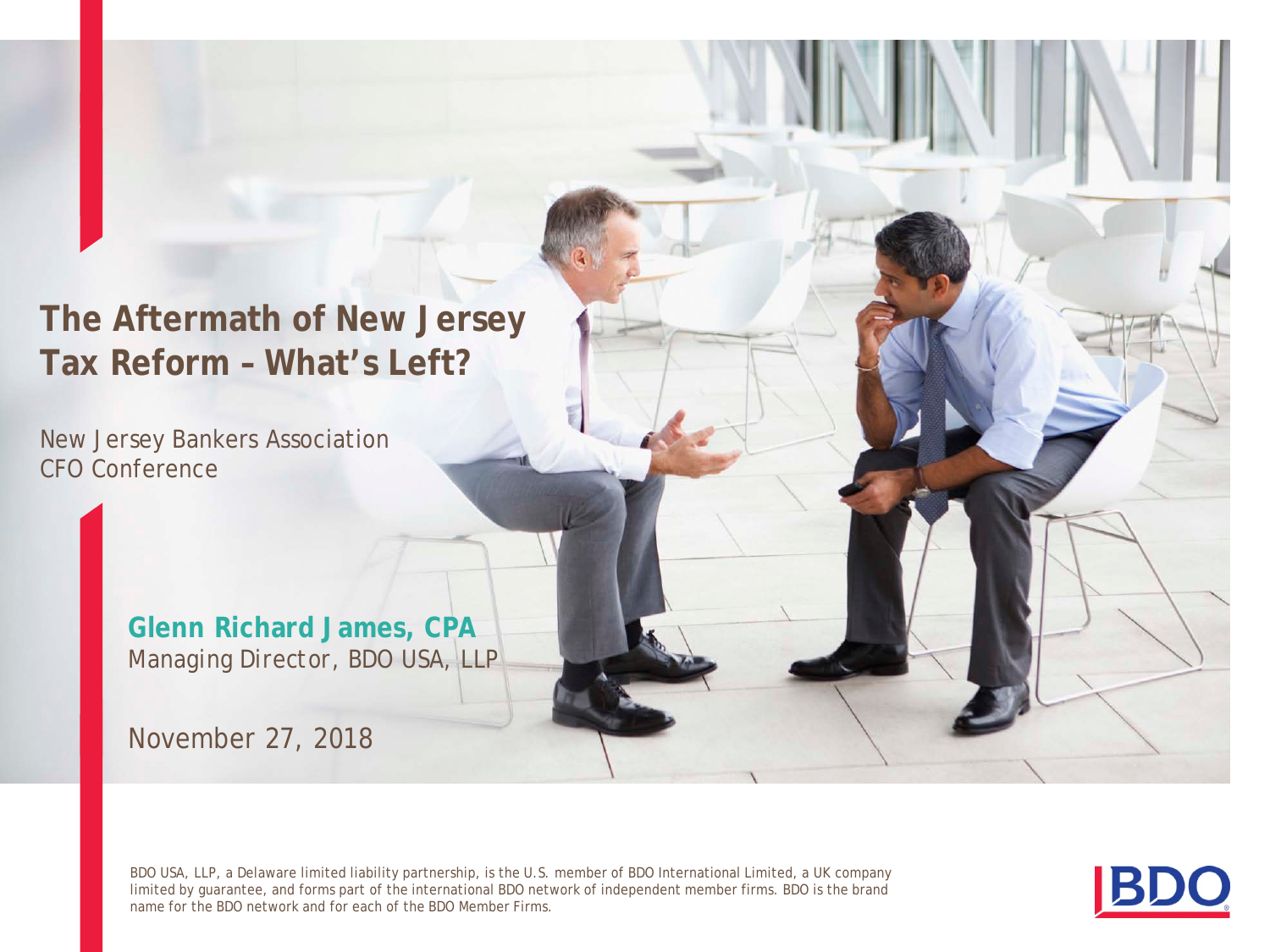## **The World before Unitary Reporting**



- **Structure dependent on:** 
	- **Separate return filing in New Jersey**
	- **DE Invest Hold Co not taxable in NJ**
- **Shifting receipts to DE shifted income dollar for dollar**

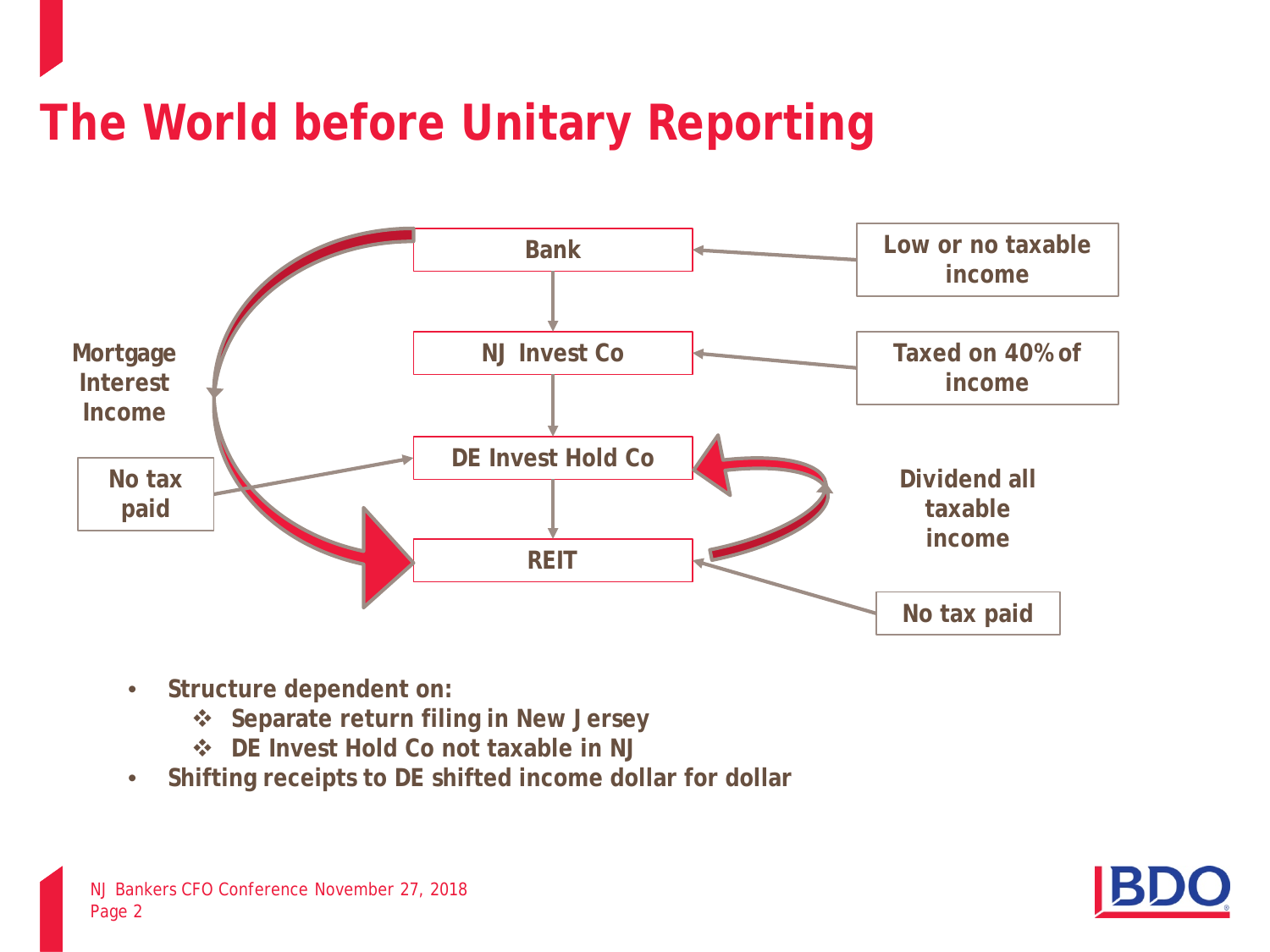# **New Jersey Investment Company & REIT Special Exclusions**

**For tax periods ending after July 30, 2019**

- If Its there still a 60% investment company exclusion?
- Is there still a 96% REIT exclusion?

#### **54:10A-5(d)**

"Provided, however, that the franchise tax to be annually assessed to and paid by any investment company or real estate investment trust… shall, in the case of an investment company, be measured by 40% of its entire net income …, and in the case of a real estate investment trust, by 4% of its entire net income …, at the rates hereinbefore set forth for the computation of tax on net income …, but in no case less than \$250, …. For privilege periods ending on or after July 31, 2019, the tax rate shall be applied against taxable net income." (Emphasis supplied)



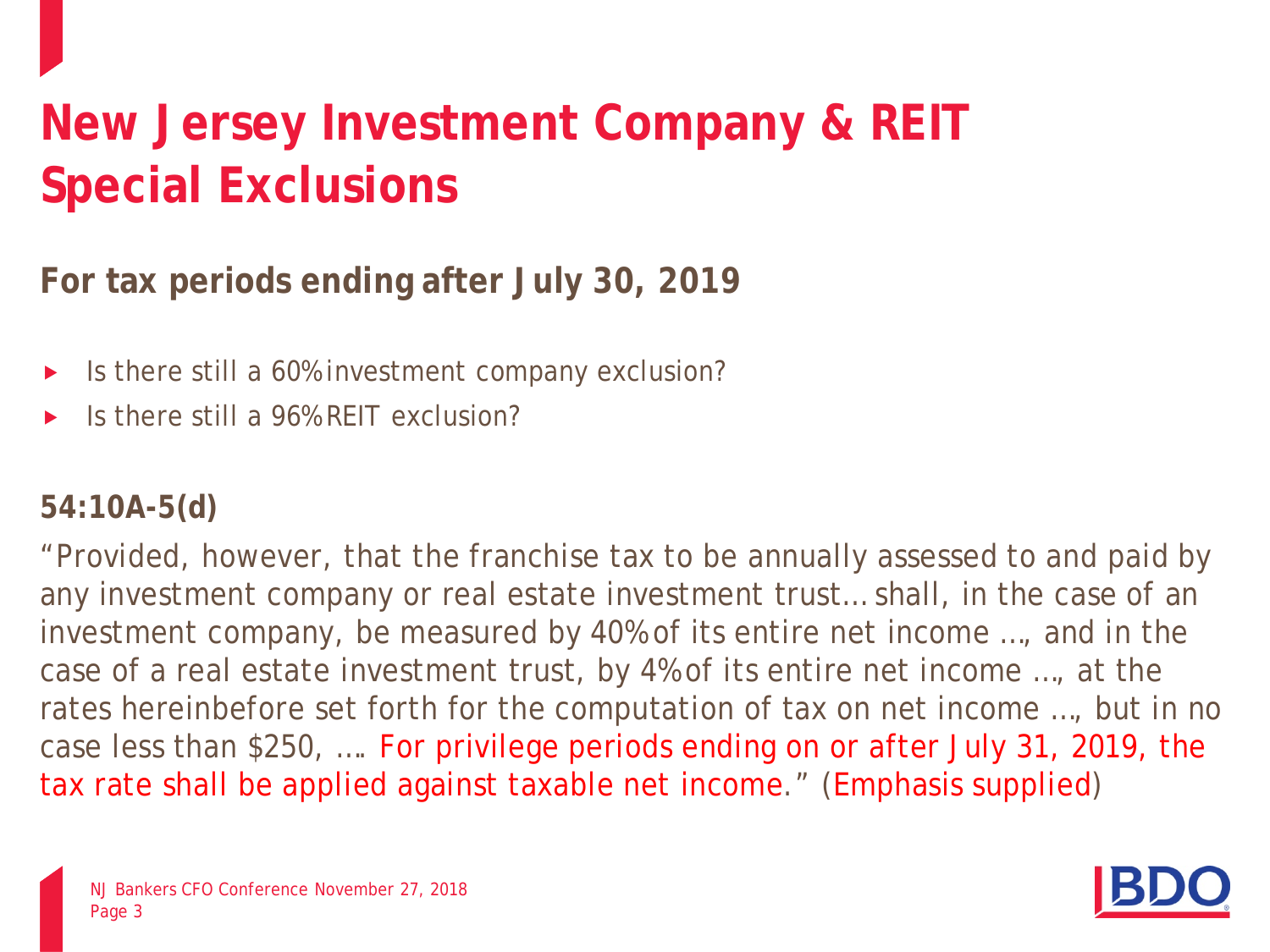# **Elimination of REIT Dividend from Sepco ENI of DIHC**

**54:10A-4.6,18.d.**

"All dividends paid by one member to another member of the combined group shall be eliminated from the income of the recipient."

#### **54:10A-4(k)(5)**

"Entire net income shall exclude 100% of dividends which were included in computing such taxable income for federal income tax purposes, paid to the taxpayer by one or more subsidiaries owned by the taxpayer to the extent of the 80% or more ownership of investment described in subsection (d) of this section …." (Before amendment by the 2018 acts)

*UNB Investment v. Director of Division of Taxation*, NJ Tax Court (5/12/2004) held no exclusion under -4(k)(5) for dividend from REIT.

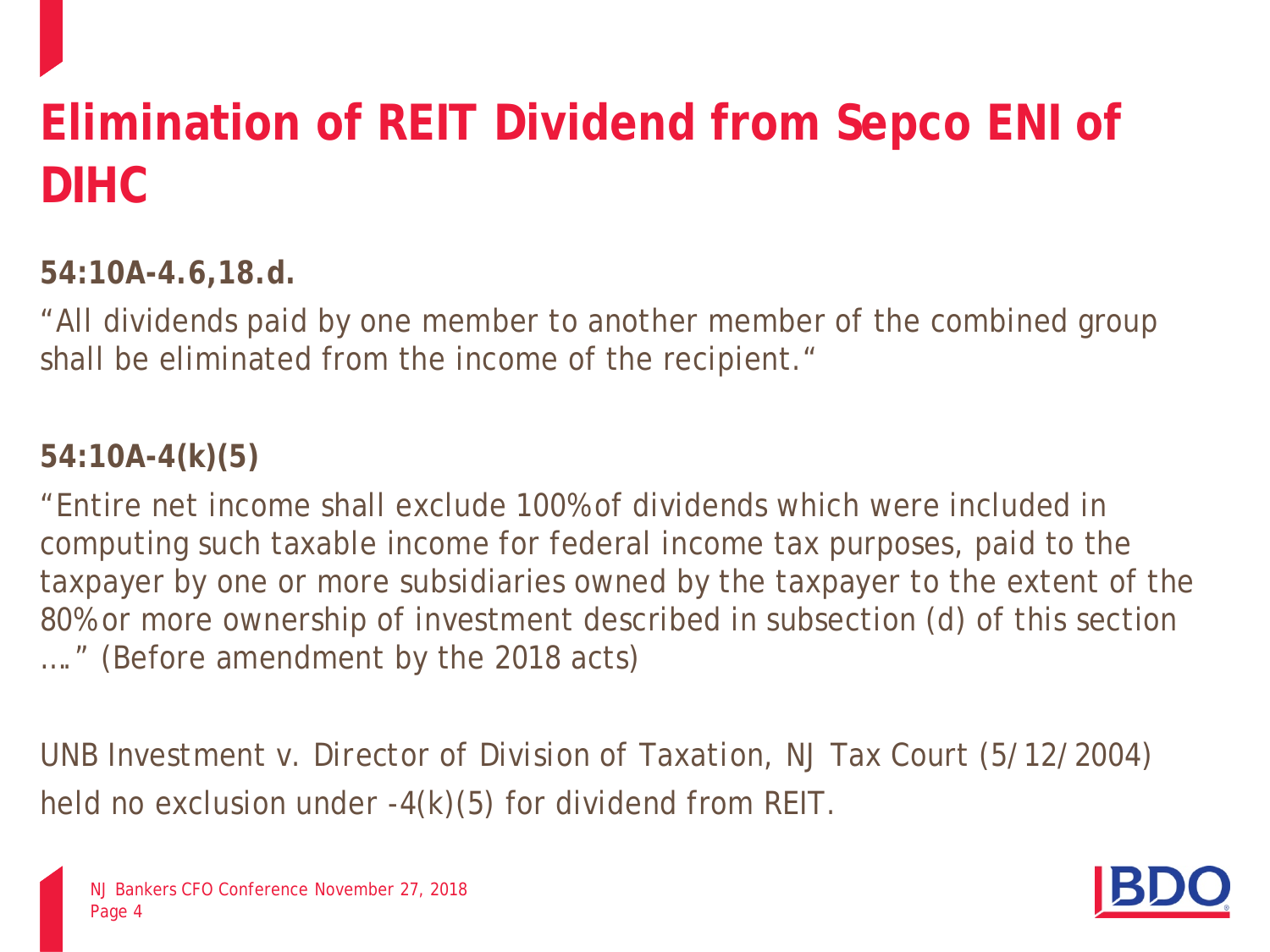# **Exclusion of Dividend From REIT in Denominator of Sharing Factor for Combined Group**

- -4.6,18.d. elimination provision applies to determination of Sepco ENI in computing combined group ENI
- No such provision in determining denominator of sharing factor for Combined Group (54:10A-4.7)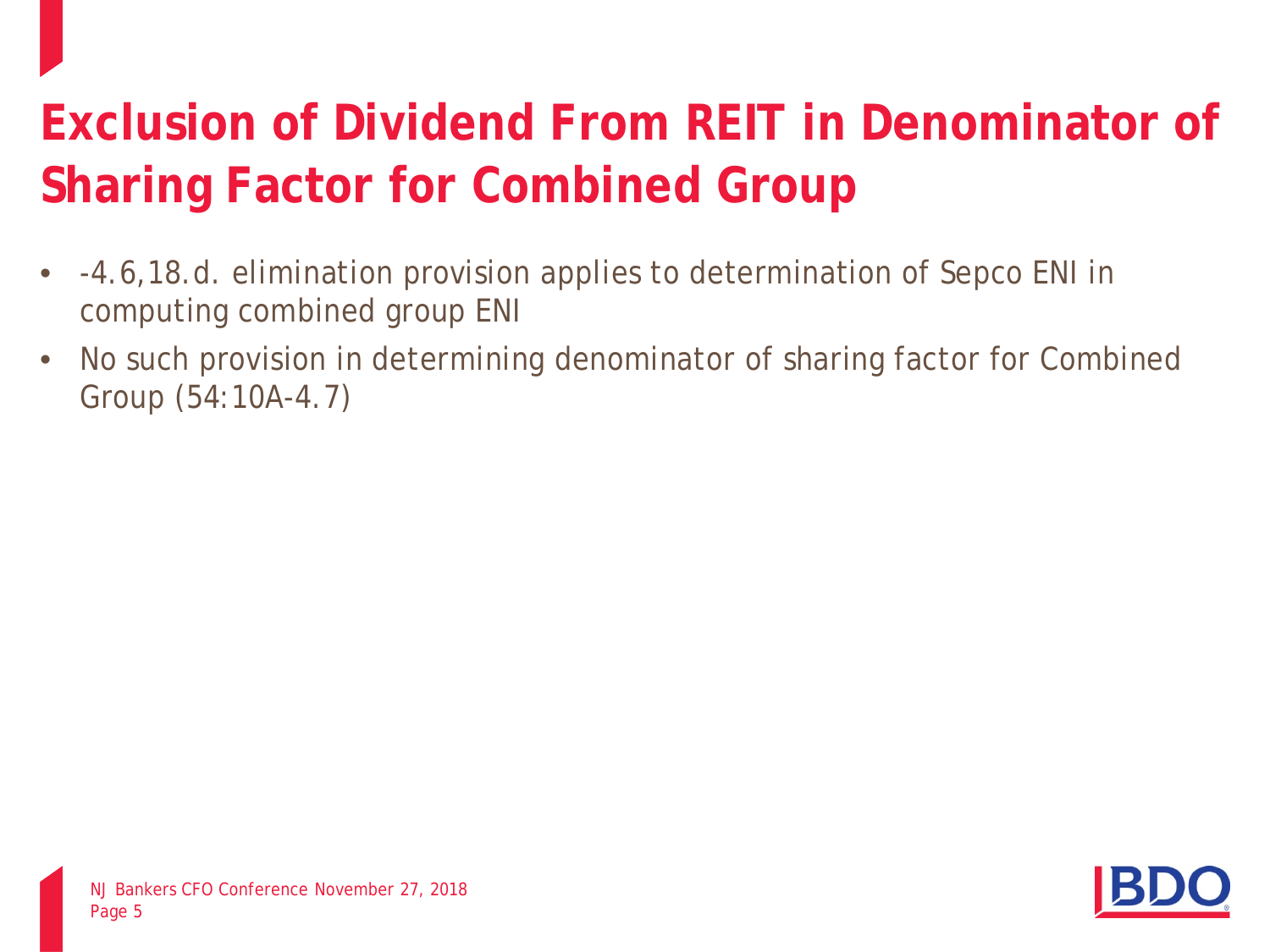# **Surtax Applicability**

- Applies to taxpayers with "allocated taxable net income" of more than \$1,000,000
- Is this applied on a combined or separate company basis?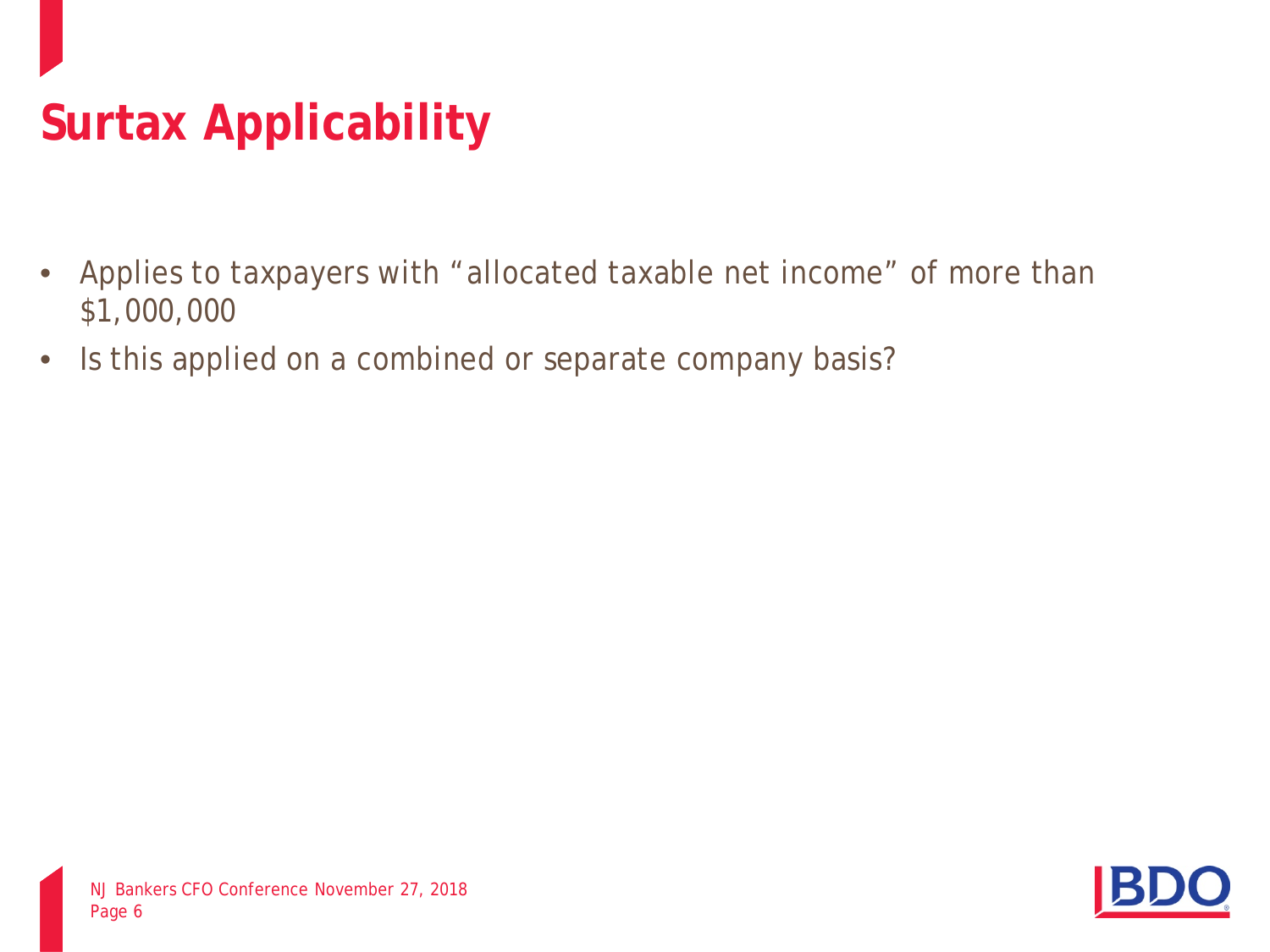# **I. REIT Div. Elim'd, Div. Included in Denominator; InvestCo and REIT Adj Allowed, Sepco Surtax**

|                               | <b>Bank</b>   |         | <b>NJInvestco</b> | <b>DIHC</b> | <b>REIT</b>     | <b>Total</b>    |
|-------------------------------|---------------|---------|-------------------|-------------|-----------------|-----------------|
| Receipts                      | \$20,000,000  |         | \$1,000,000       | \$4,000,000 | \$<br>4,000,000 | \$29,000,000    |
| <b>Expenses</b>               | (20,000,000)  |         |                   |             |                 | (20,000,000)    |
| Dividends Pd deduct           |               |         |                   |             | (4,000,000)     | (4,000,000)     |
| Dividends rec'd elim          |               |         |                   | (4,000,000) |                 | (4,000,000)     |
| Entire net income sepco       | \$            |         | \$1,000,000       | \$          | \$              | \$<br>1,000,000 |
| Sharing factors               | 69%           |         | 3%                |             | <b>14%</b>      | 86%             |
| <b>Shares of combined ENI</b> | \$<br>689,655 | \$      | 34,483            | \$          | \$<br>137,931   | \$<br>862,069   |
| NJ invest co "adjustment"     |               |         | (20, 690)         |             |                 | (20,690)        |
| REIT "adjustment"             |               |         |                   |             | (132, 414)      | (132, 414)      |
| Taxable net income            | \$<br>689,655 | $\zeta$ | 13,793            | \$          | \$<br>5,517     | \$<br>708,966   |
| Base income tax rate          | 9%            |         | 9%                | 9%          | 9%              |                 |
| Base income tax               | \$<br>62,069  | \$      | 1,241             | \$          | \$<br>497       | \$<br>63,807    |
| Surtax rate                   | 2.5%          |         | 2.5%              | 2.5%        | 2.5%            |                 |
| <b>Surtax</b>                 | \$            | \$      |                   | \$          |                 | \$              |
| Total income tax              | \$<br>62,069  | \$      | 1,241             | \$          | \$<br>497       | \$<br>63,807    |

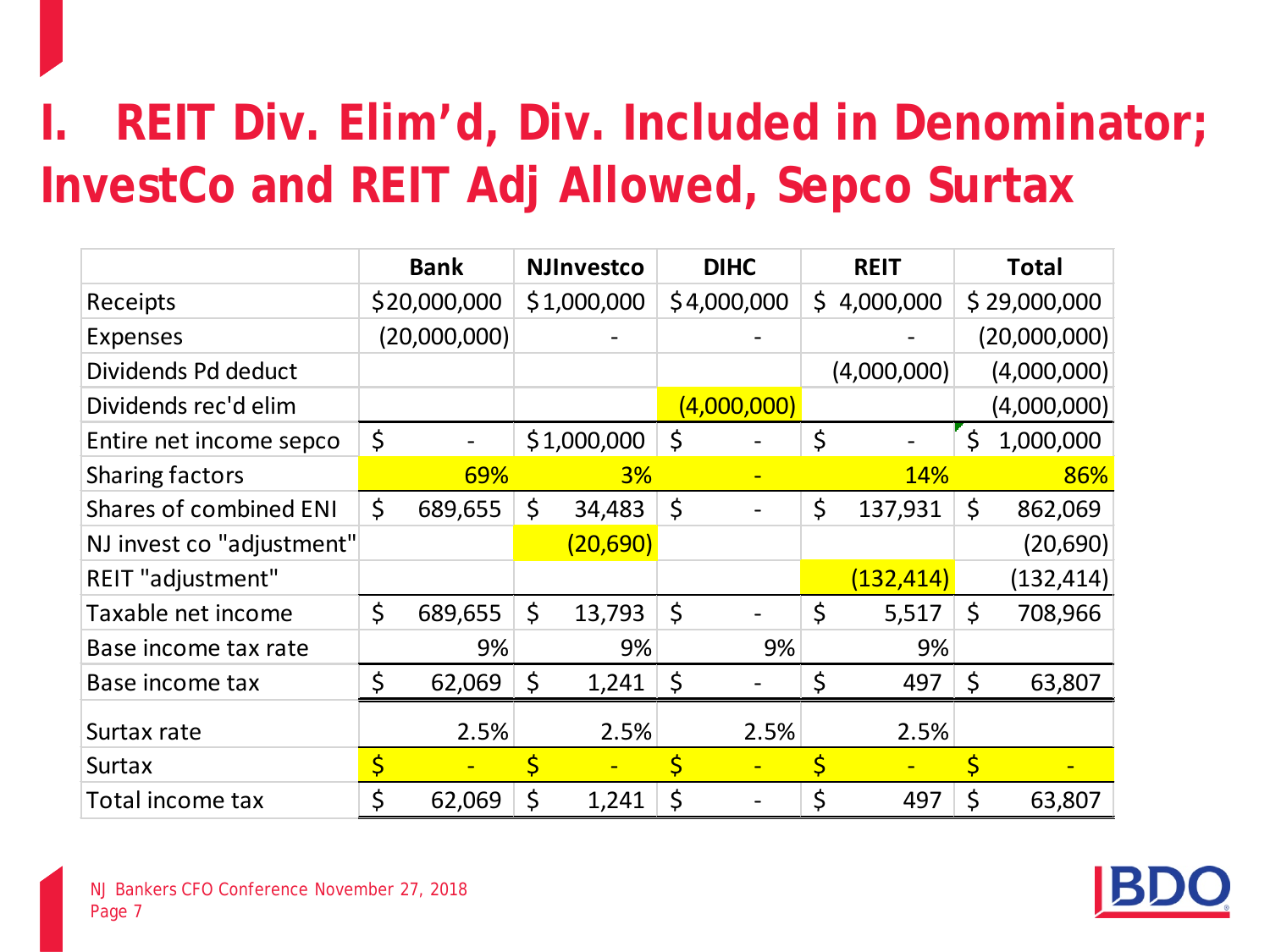# **II. REIT Div. Included in Denominator; InvestCo and REIT Adj Allowed, Sepco Surtax**

|                               |    | <b>Bank</b>  |             | <b>NJInvestco</b> | <b>DIHC</b> | <b>REIT</b>     |         | <b>Total</b> |
|-------------------------------|----|--------------|-------------|-------------------|-------------|-----------------|---------|--------------|
| Receipts                      |    | \$20,000,000 |             | \$1,000,000       | \$4,000,000 | \$<br>4,000,000 |         | \$29,000,000 |
| <b>Expenses</b>               |    | (20,000,000) |             |                   |             |                 |         | (20,000,000) |
| Dividends Pd deduct           |    |              |             |                   |             | (4,000,000)     |         | (4,000,000)  |
| Dividends rec'd elim          |    |              |             |                   |             |                 |         |              |
| Entire net income sepco       | \$ |              |             | \$1,000,000       | \$4,000,000 | \$              | $\zeta$ | 5,000,000    |
| <b>Sharing factors</b>        |    | 69%          |             | 3%                |             | <b>14%</b>      |         | 86%          |
| <b>Shares of combined ENI</b> | S  | 3,448,276    | \$          | 172,414           | \$          | \$<br>689,655   | \$      | 4,310,345    |
| NJ invest co "adjustment"     |    |              |             | (103, 448)        |             |                 |         | (103, 448)   |
| REIT "adjustment"             |    |              |             |                   |             | (662,069)       |         | (662,069)    |
| Taxable net income            | \$ | 3,448,276    | \$          | 68,966            | \$          | \$<br>27,586    | \$      | 3,544,828    |
| Base income tax rate          |    | 9%           |             | 9%                | 9%          | 9%              |         |              |
| Base income tax               | \$ | 310,345      | \$          | 6,207             | \$          | \$<br>2,483     | \$      | 319,034      |
| Surtax rate                   |    | 2.5%         |             | 2.5%              | 2.5%        | 2.5%            |         |              |
| Surtax                        | \$ | 86,207       | $\varsigma$ |                   | \$          |                 |         | 86,207       |
| Total income tax              | \$ | 396,552      | \$          | 6,207             | \$          | \$<br>2,483     | \$      | 405,241      |

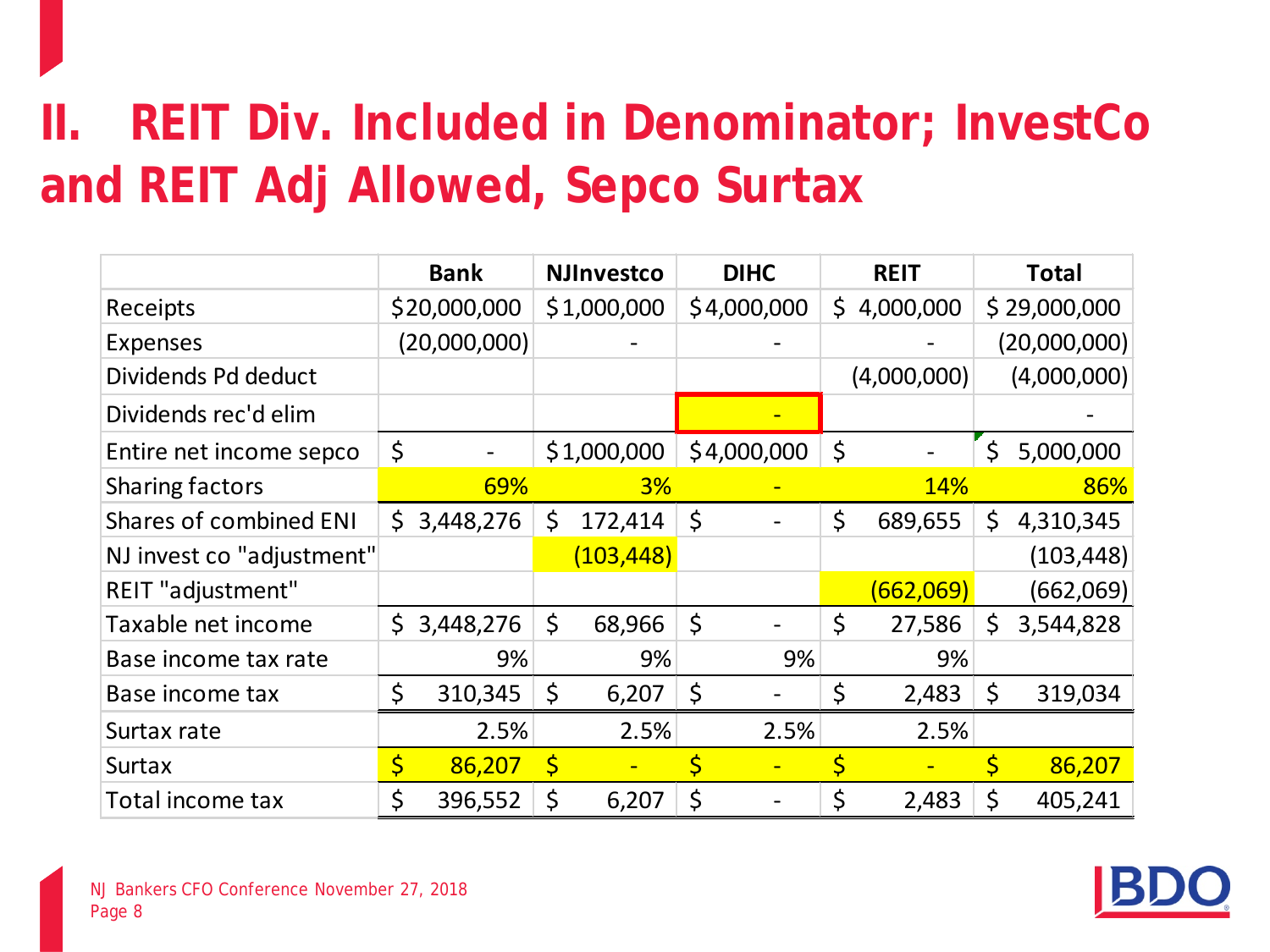# **III. REIT Div. Included in Denominator; Sepco Surtax**

|                               | <b>Bank</b>     |              | <b>NJInvestco</b> | <b>DIHC</b> |     | <b>REIT</b> | <b>Total</b>    |
|-------------------------------|-----------------|--------------|-------------------|-------------|-----|-------------|-----------------|
| Receipts                      | \$20,000,000    |              | \$1,000,000       | \$4,000,000 | \$. | 4,000,000   | \$29,000,000    |
| <b>Expenses</b>               | (20,000,000)    |              |                   |             |     |             | (20,000,000)    |
| Dividends Pd deduct           |                 |              |                   |             |     | (4,000,000) | (4,000,000)     |
| Dividends rec'd elim          |                 |              |                   |             |     |             |                 |
| Entire net income sepco       | \$              |              | \$1,000,000       | \$4,000,000 | \$  |             | \$<br>5,000,000 |
| Sharing factors               | 69%             |              | 3%                |             |     | <b>14%</b>  | 86%             |
| <b>Shares of combined ENI</b> | \$<br>3,448,276 | $\mathsf{S}$ | 172,414           | \$          | \$  | 689,655     | \$<br>4,310,345 |
| NJ invest co "adjustment"     |                 |              |                   |             |     |             |                 |
| REIT "adjustment"             |                 |              |                   |             |     |             |                 |
| Taxable net income            | \$<br>3,448,276 | \$           | 172,414           | \$          | \$  | 689,655     | \$<br>4,310,345 |
| Base income tax rate          | 9%              |              | 9%                | 9%          |     | 9%          |                 |
| Base income tax               | \$<br>310,345   | \$           | 15,517            | \$          | \$  | 62,069      | \$<br>387,931   |
| Surtax rate                   | 2.5%            |              | 2.5%              | 2.5%        |     | 2.5%        |                 |
| <b>Surtax</b>                 | \$<br>86,207    | $\varsigma$  |                   | \$          |     |             | 86,207          |
| Total income tax              | \$<br>396,552   | \$           | 15,517            | \$          | \$  | 62,069      | \$<br>474,138   |

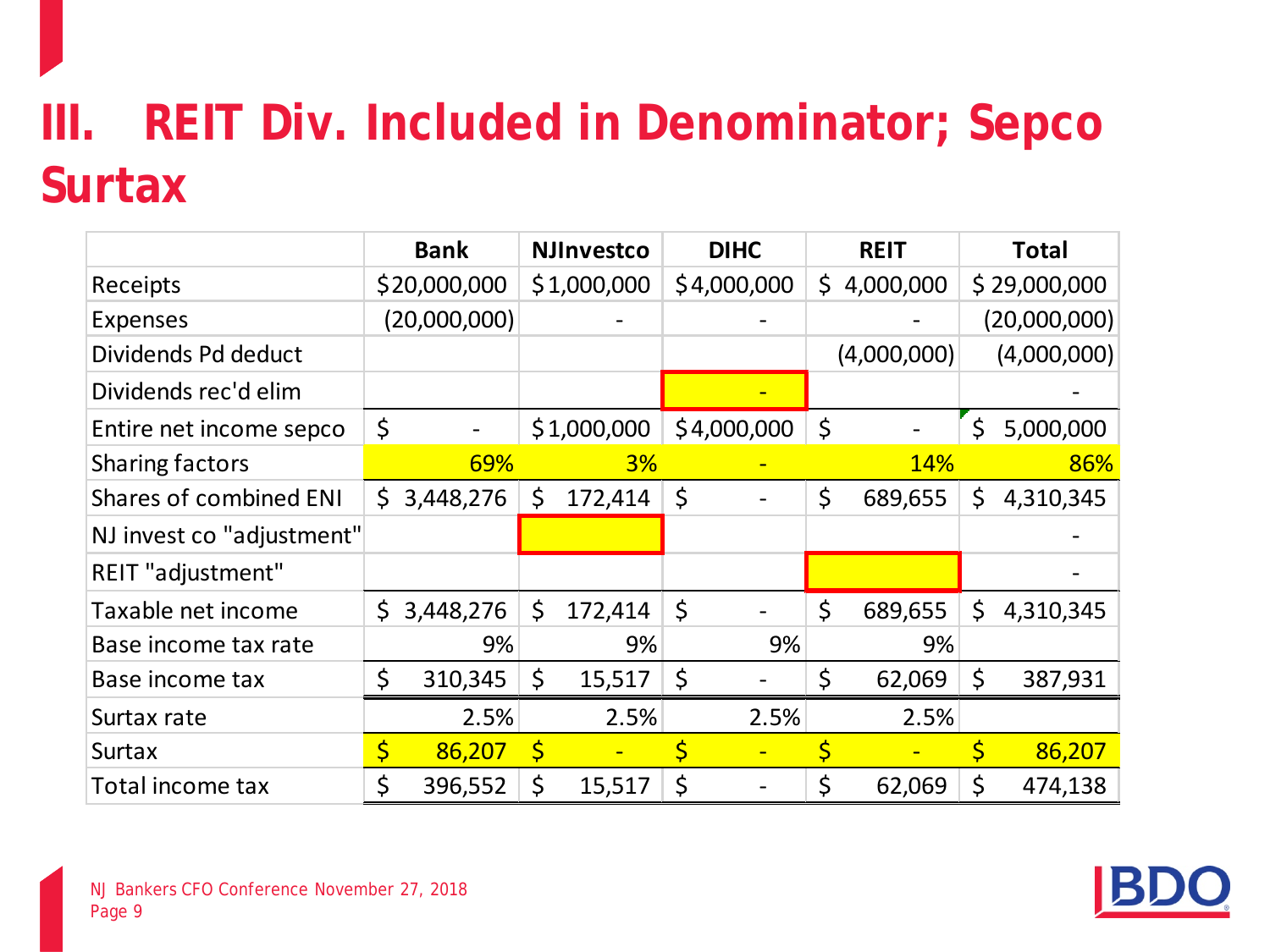#### **IV. REIT Div. Included in Denominator**

|                               |    | <b>Bank</b>  | <b>NJInvestco</b> |             | <b>DIHC</b> |              | <b>REIT</b> |              | <b>Total</b> |
|-------------------------------|----|--------------|-------------------|-------------|-------------|--------------|-------------|--------------|--------------|
| Receipts                      |    | \$20,000,000 | \$1,000,000       |             | \$4,000,000 | $\mathsf{S}$ | 4,000,000   |              | \$29,000,000 |
| <b>Expenses</b>               |    | (20,000,000) |                   |             |             |              |             |              | (20,000,000) |
| Dividends Pd deduct           |    |              |                   |             |             |              | (4,000,000) |              | (4,000,000)  |
| Dividends rec'd elim          |    |              |                   |             |             |              |             |              |              |
| Entire net income sepco       | \$ |              | \$1,000,000       |             | \$4,000,000 | \$           |             | \$           | 5,000,000    |
| <b>Sharing factors</b>        |    | 69%          | 3%                |             |             |              | <b>14%</b>  |              | 86%          |
| <b>Shares of combined ENI</b> | Ś. | 3,448,276    | \$<br>172,414     | \$          |             | \$           | 689,655     | \$           | 4,310,345    |
| NJ invest co "adjustment"     |    |              |                   |             |             |              |             |              |              |
| REIT "adjustment"             |    |              |                   |             |             |              |             |              |              |
| Taxable net income            | \$ | 3,448,276    | \$<br>172,414     | \$          |             | \$           | 689,655     | \$           | 4,310,345    |
| Base income tax rate          |    | 9%           | 9%                |             | 9%          |              | 9%          |              |              |
| Base income tax               | \$ | 310,345      | \$<br>15,517      | \$          |             | \$           | 62,069      | \$           | 387,931      |
| Surtax rate                   |    | 2.5%         | 2.5%              |             | 2.5%        |              | 2.5%        |              | 2.5%         |
| <b>Surtax</b>                 | \$ | 86,207       | \$<br>4,310       | $\varsigma$ |             | \$           | 17,241      | $\mathsf{S}$ | 107,759      |
| Total income tax              | \$ | 396,552      | \$<br>19,828      | \$          |             | \$           | 79,310      | Ś            | 495,690      |

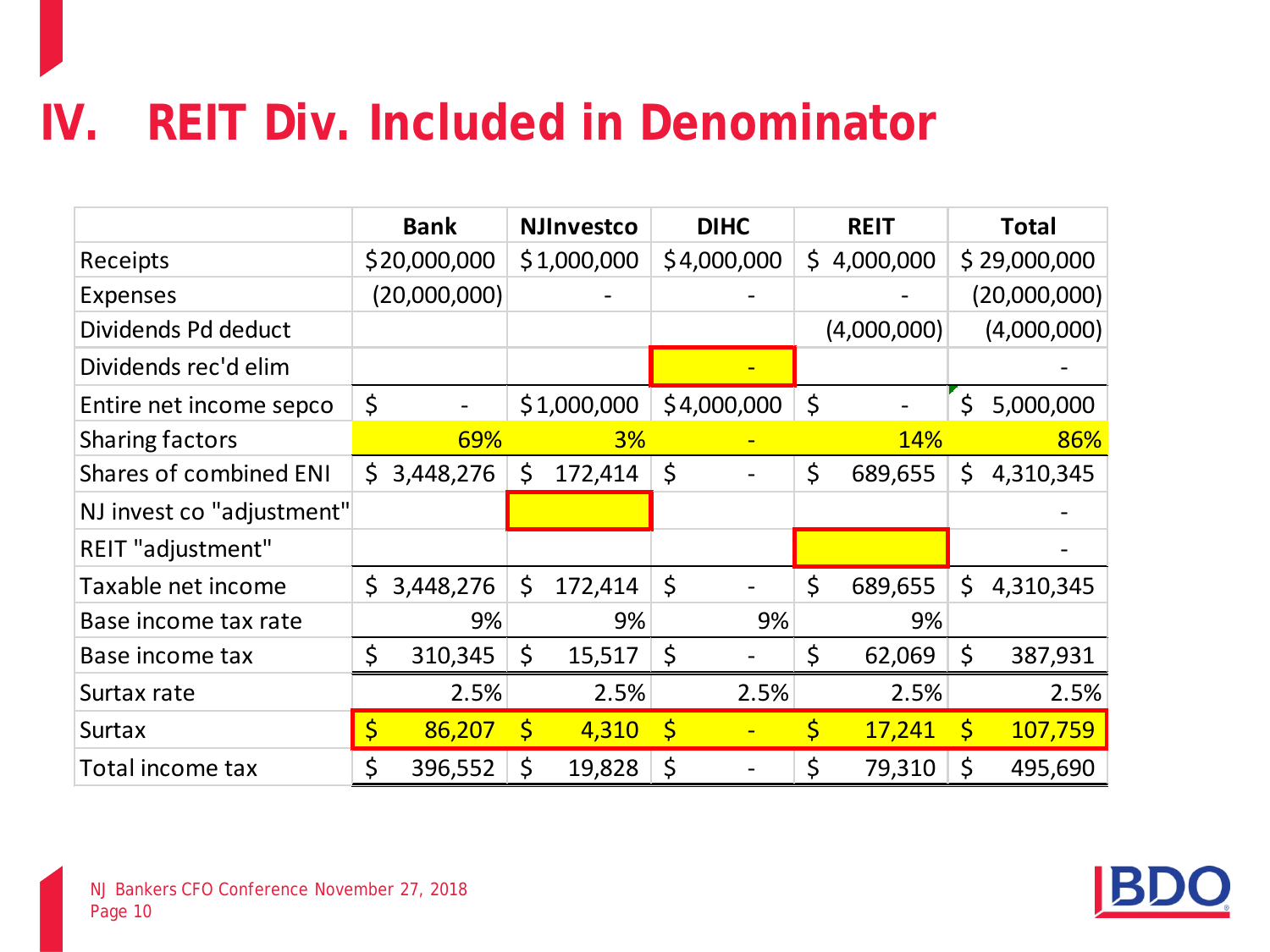#### **V. Worst Case**

|                               | <b>Bank</b>     |              | <b>NJInvestco</b> |             | <b>DIHC</b> |    | <b>REIT</b> | <b>Total</b>    |
|-------------------------------|-----------------|--------------|-------------------|-------------|-------------|----|-------------|-----------------|
| Receipts                      | \$20,000,000    |              | \$1,000,000       |             | \$4,000,000 | \$ | 4,000,000   | \$29,000,000    |
| <b>Expenses</b>               | (20,000,000)    |              |                   |             |             |    |             | (20,000,000)    |
| Dividends Pd deduct           |                 |              |                   |             |             |    | (4,000,000) | (4,000,000)     |
| Dividends rec'd elim          |                 |              |                   |             |             |    |             |                 |
| Entire net income sepco       | \$              |              | \$1,000,000       |             | \$4,000,000 | \$ |             | \$<br>5,000,000 |
| Sharing factors               | 80%             |              | 4%                |             |             |    | <b>16%</b>  | 100%            |
| <b>Shares of combined ENI</b> | \$<br>4,000,000 | \$           | 200,000           | \$          |             | \$ | 800,000     | \$<br>5,000,000 |
| NJ invest co "adjustment"     |                 |              |                   |             |             |    |             |                 |
| REIT "adjustment"             |                 |              |                   |             |             |    |             |                 |
| Taxable net income            | \$<br>4,000,000 | \$           | 200,000           | \$          |             | \$ | 800,000     | \$<br>5,000,000 |
| Base income tax rate          | 9%              |              | 9%                |             | 9%          |    | 9%          |                 |
| Base income tax               | \$<br>360,000   | \$           | 18,000            | \$          |             | \$ | 72,000      | \$<br>450,000   |
| Surtax rate                   | 2.5%            |              | 2.5%              |             | 2.5%        |    | 2.5%        | 2.5%            |
| <b>Surtax</b>                 | \$100,000.00    | $\mathsf{S}$ | 5,000.00          | $\varsigma$ |             | S  | 20,000.00   | \$125,000.00    |
| Total income tax              | \$<br>460,000   | \$           | 23,000            | \$          |             | Ś  | 92,000      | \$<br>575,000   |